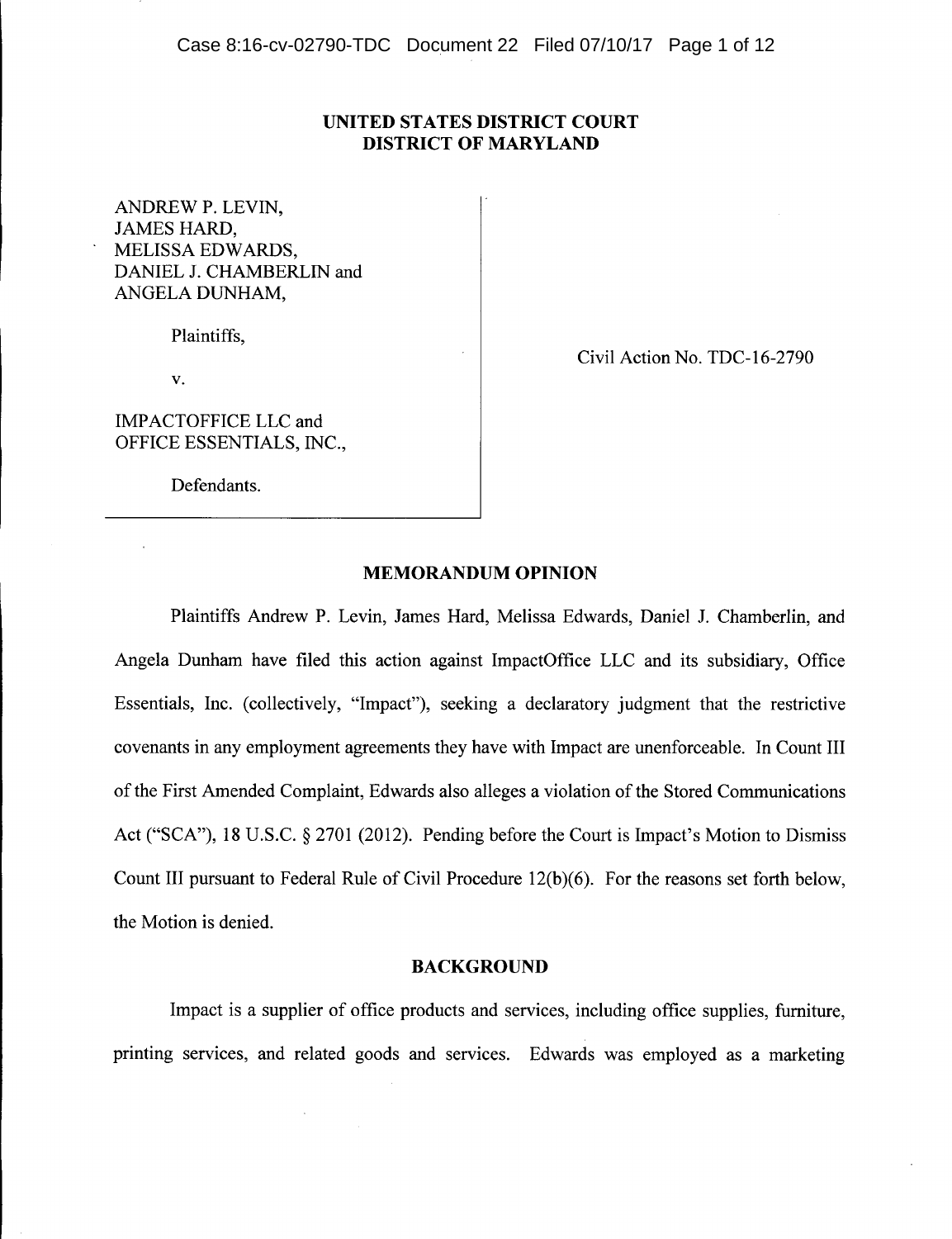#### Case 8:16-cv-02790-TDC Document 22 Filed 07/10/17 Page 2 of 12

representative for an affiliate of Impact, George W. Allen, LLC, between 2012 and 2016. She resigned on May 6, 2016 in order to accept a job with W.B. Mason, a competitor of Impact.

While Edwards was employed by Impact, she purchased a personal cell phone through Impact, paying the entire cost of the phone through deductions from her paychecks. After she resigned, Edwards received a letter from Impact's counsel stating that her cell phone was Impact's property and demanding its return. Edwards deleted all emails that she had stored on the cell phone, including all emails that she had received on the cell phone from her personal Google Gmail email account, and returned the cell phone to Impact on May 23, 2016. After Impact received the cell phone, an unidentified Impact agent used the cell phone to access personal emails in Edwards' Gmail account, which were stored on Google's servers, on at least 40 occasions. Using the cell phone, the Impact agent arranged to forward Edwards' emails from Google's servers to Impact's counsel, including emails "that were sent and received by Ms. Edwards after she had resigned from Impact and emails exchanged between Ms. Edwards and her counsel, which were clearly marked" as privileged and confidential attorney-client communications and work product. Am. Compl.  $\P$  93, ECF No. 3. Impact also used the cell phone to delete the emails on Google's servers that would reveal the forwarding of Edwards' emails to Impact.

On May 26,2016, Impact filed a lawsuit in the Circuit Court for Prince George's County, Maryland against Edwards and Hard, which was then removed to this Court, alleging that the former employees breached the non-competition and non-solicitation provisions of their employment agreements with Impact. *See ImpactOfjice LLC et ai.* v. *Hard, et al.,* No. DKC-16- 1675 (D. Md.). Impact voluntarily dismissed the case on August 2. The following day, Edwards, Hard, Chamberlin, and Dunham filed a lawsuit against Impact seeking a declaratory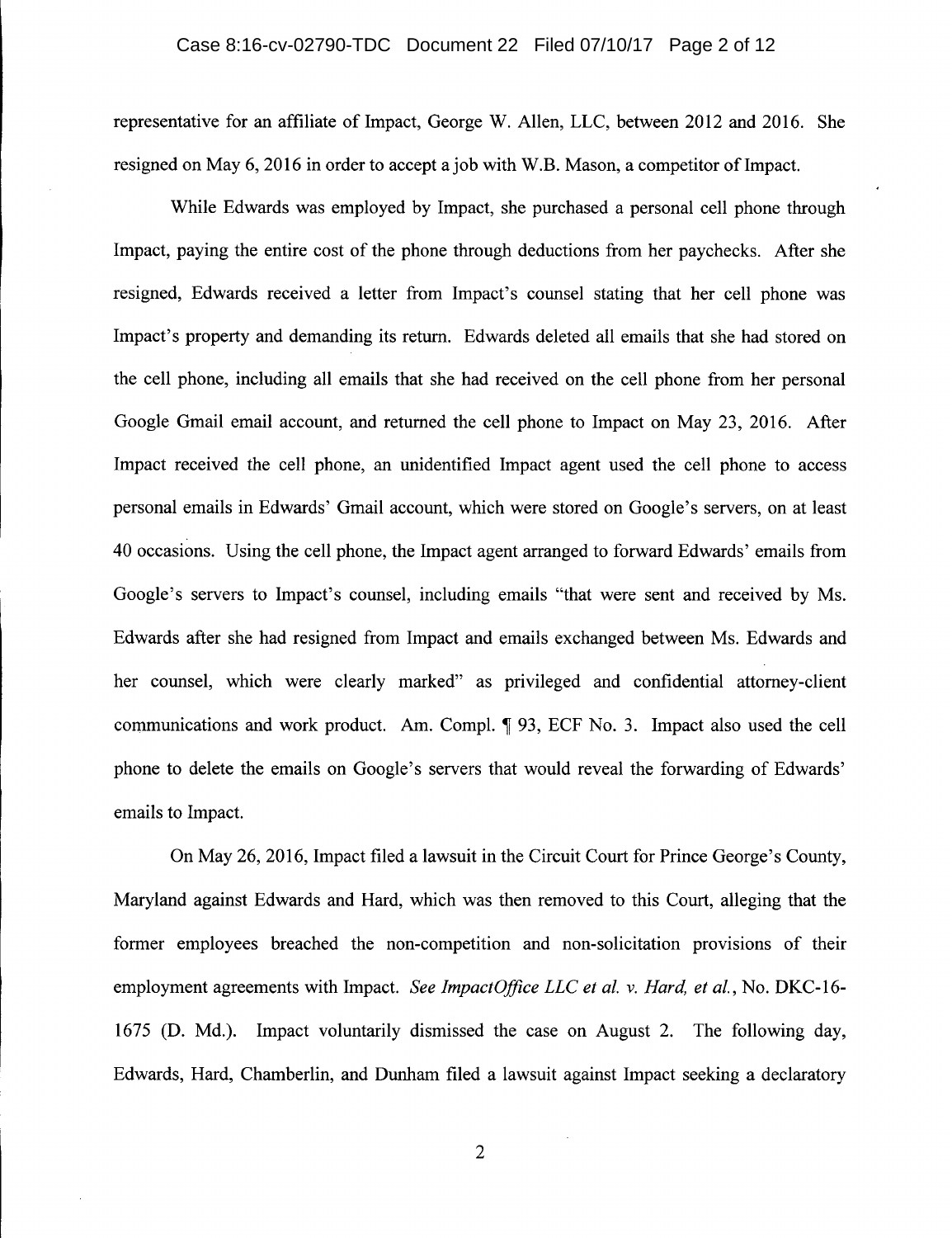#### Case 8:16-cv-02790-TDC Document 22 Filed 07/10/17 Page 3 of 12

judgment on the same issues. *See Hard et al.* v. *ImpactOfjice LLC et al.,* No. TDC-16-2751 (D. Md. Aug. 3, 2016), ECF No. 1. Levin filed this lawsuit on August 8, seeking a declaratory judgment and alleging fraud in the inducement. On August 10, Edwards, Hard, Chamberlin, and Dunham voluntarily dismissed their suit and joined this litigation, filing the First Amended Complaint.

Count III of the First Amended Complaint alleges that Impact intentionally accessed Edwards' emails without authorization, in violation of the Stored Communications Act, 18 U.S.C. S 2701. According to Edwards, at the time of the alleged unauthorized access, the emails were "stored on a facility through which electronic communication service is provided," within the meaning of the SCA. Am. Compl.  $\phi$  98. Edwards alleges that as a result of this activity, she is entitled to monetary damages and preliminary, equitable, and declaratory relief. Impact filed a partial Answer and the pending Motion to Dismiss Count III.

#### DISCUSSION

Impact seeks dismissal of Count III pursuant to Federal Rule of Civil Procedure 12(b)(6). It argues that Edwards has failed to state a plausible claim for relief under the SCA because she does not sufficiently allege that the emails were in electronic storage as defined by the SCA. Specifically, Impact contends that Edwards must allege that her emails had not been opened at the time of Impact's alleged access in order to state a claim under the SCA.

# I. Legal Standard

To defeat a motion to dismiss under Federal Rule of Civil Procedure 12(b)(6), the complaint must allege enough facts to state a plausible claim for relief. *Ashcroft* v. *Iqbal, 556* U.S. 662, 678 (2009). A claim is plausible when the facts pleaded allow "the court to draw the reasonable inference that the defendant is liable for the misconduct alleged." *Id.* Legal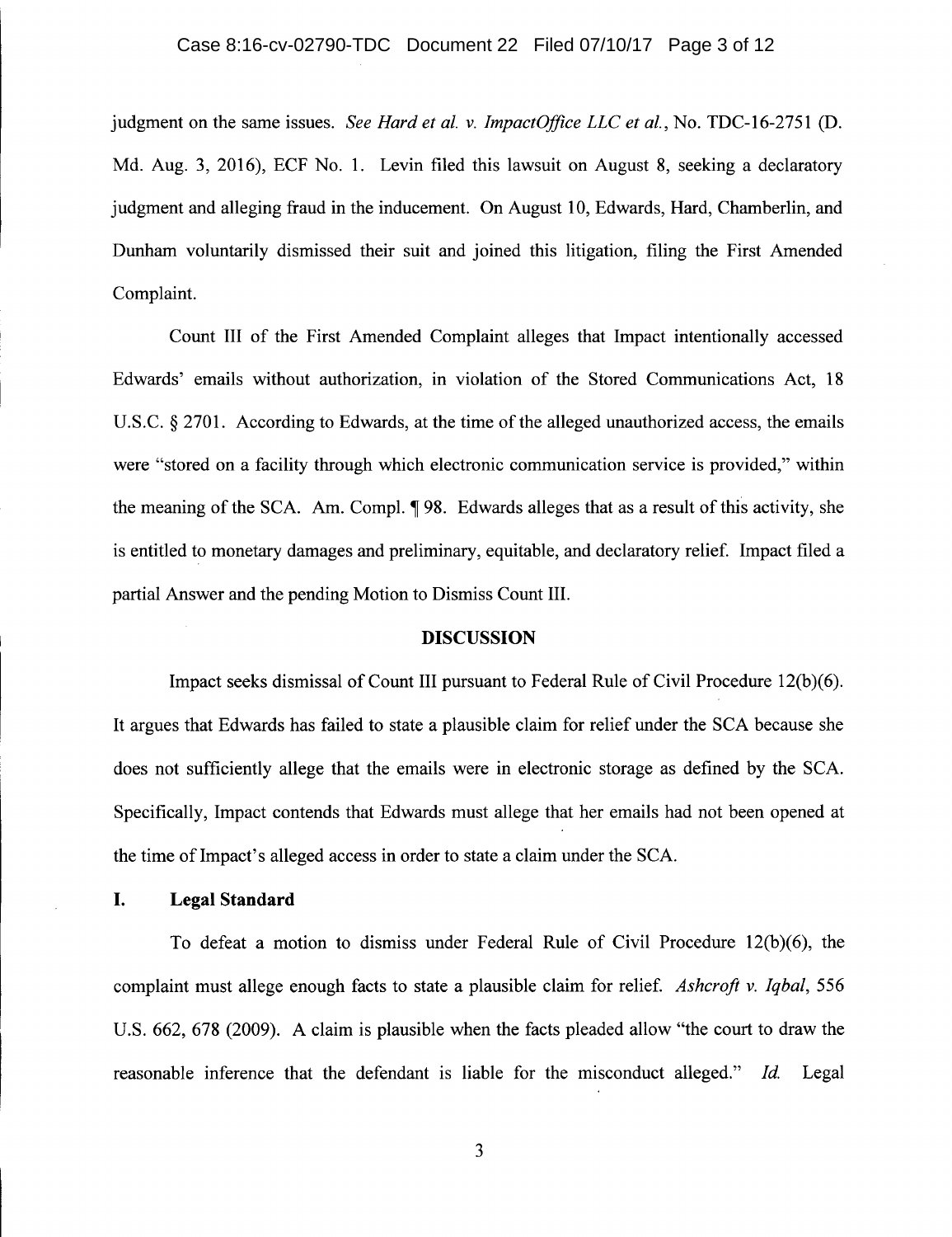#### Case 8:16-cv-02790-TDC Document 22 Filed 07/10/17 Page 4 of 12

conclusions or conclusory statements do not suffice. *Id.* The Court must examine the complaint as a whole, consider the factual allegations in the complaint as true, and construe the factual allegations in the light most favorable to the plaintiff. *Albright* v. *Oliver,* 510 U.S. 266, 268 *(1994); Lambeth* v. *Bd. ofComm'rs of Davidson Cty.,* 407 F.3d 266,268 (4th Cir. 2005).

**II.** SCA

Edwards alleges that Impact is subject to civil liability under the SCA for accessing her personal emails without authorization. *See* 18 U.S.C. S 2707(a) (providing for a private, civil cause of action for knowing or intentional violations of the SCA). The SCA is violated when a person "intentionally accesses without authorization a facility through which an electronic communication service is provided" and "thereby obtains, alters, or prevents authorized access to a wire or electronic communication while it is in electronic storage in such system(.]" *Id.*  $\S 2701(a)$ . "Electronic storage" is defined as: "(A) any temporary, intermediate storage of a wire or electronic communication incidental to the electronic transmission thereof; and (B) any storage of such communication by an electronic communication service for purposes of backup protection of such communication<sup>[1]"</sup> *Id.*  $\frac{2510(17)}{s}$ ; *see also id.*  $\frac{2711(1)}{s}$  (incorporating the definitions in 18 U.S.C.  $\S$  2510 for purposes of the SCA).

Impact argues that Edwards has not sufficiently alleged that the emails were in "electronic storage" as defined by the SCA because she did not allege that the emails were unopened at the time that Impact accessed them. Impact contends that opened emails cannot be in "electronic storage" under either definition of electronic storage. Edwards argues that she is not required to allege that the emails were unopened in order to state a claim under the SCA and, in the alternative, requests leave to amend her claim to set forth additional allegations. Upon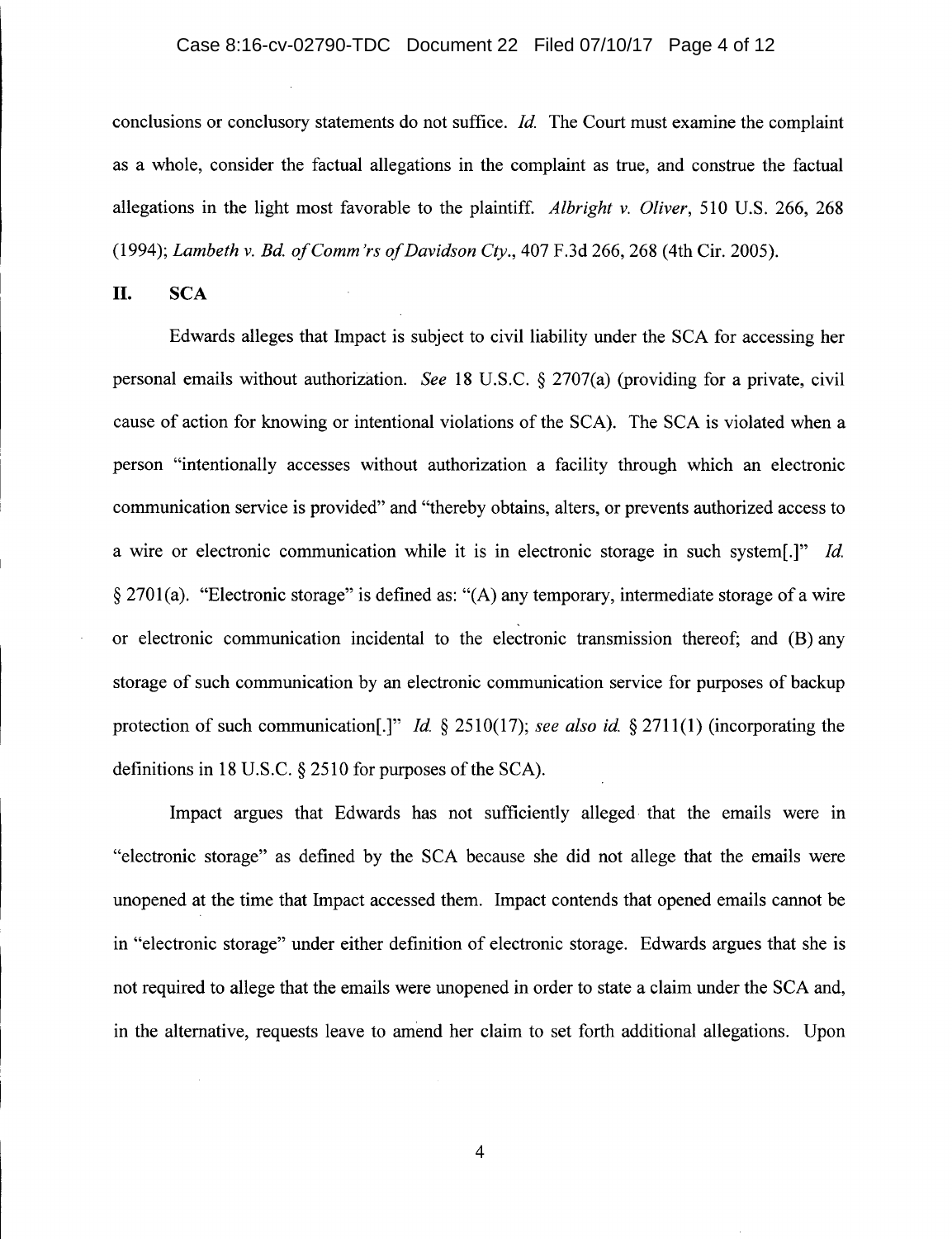consideration of both definitions of "electronic storage," the Court concludes that Edwards did not need specifically to allege that the emails were unopened in order to state an SCA claim.

# A. **"Temporary, Intermediate Storage"**

Impact initially argues that emails that have already been opened cannot be in "electronic storage" pursuant to the first definition of that term, "any temporary, intermediate storage of a wire or electronic communication incidental to the electronic transmission thereof." 18 U.S.C.  $\S 2510(17)$ (A). This definition is generally understood to cover email messages that are stored on a server before they have been delivered to, or retrieved by, the recipient. *See, e.g., United States* v. *Councilman,* 418 F.3d 67, 81 (1st Cir. 2005) (en banc) ("The first category ... refers to temporary storage, such as when a message sits in an e-mail user's mailbox after transmission but before the user has retrieved the message from the mail server."); *Theofel* v. *Farey-Jones,* 359 F.3d 1066, 1075 (9th Cir. 2004) (collecting cases holding that emails are in "temporary, intermediate storage" when they are stored on an internet service provider's server and are "not yet delivered" to the recipient); *Fraser* v. *Nationwide Mut. Ins. Co.,* 352 F.3d 107, 114 (3d Cir. 2003) (finding that an email which had been successfully sent and received was not in temporary, intermediate storage). In another context, the United States Court of Appeals for the Fourth Circuit has indicated, without formally holding, that delivery of an email, and thus removal from temporary storage, occurs when the recipient opens the email. *See United States* v. *Cioni,* 649 F.3d 276, 286 (4th Cir. 2011) (noting *in dicta* in a criminal case that "access to unopened e-mails is a requirement for proving a violation of 18 U.S.C. § 2701(a)"); *see also Matter of Warrant to Search a Certain E-Mail Account Controlled* & *Maintained by Microsoft Corp.,* 829 F.3d 197,227 n.4 (2d Cir. 2016) (Lynch, J., concurring) ("(T]he majority view is that, once the user of an entirely web-based email service (such as Microsoft's) opens an email he has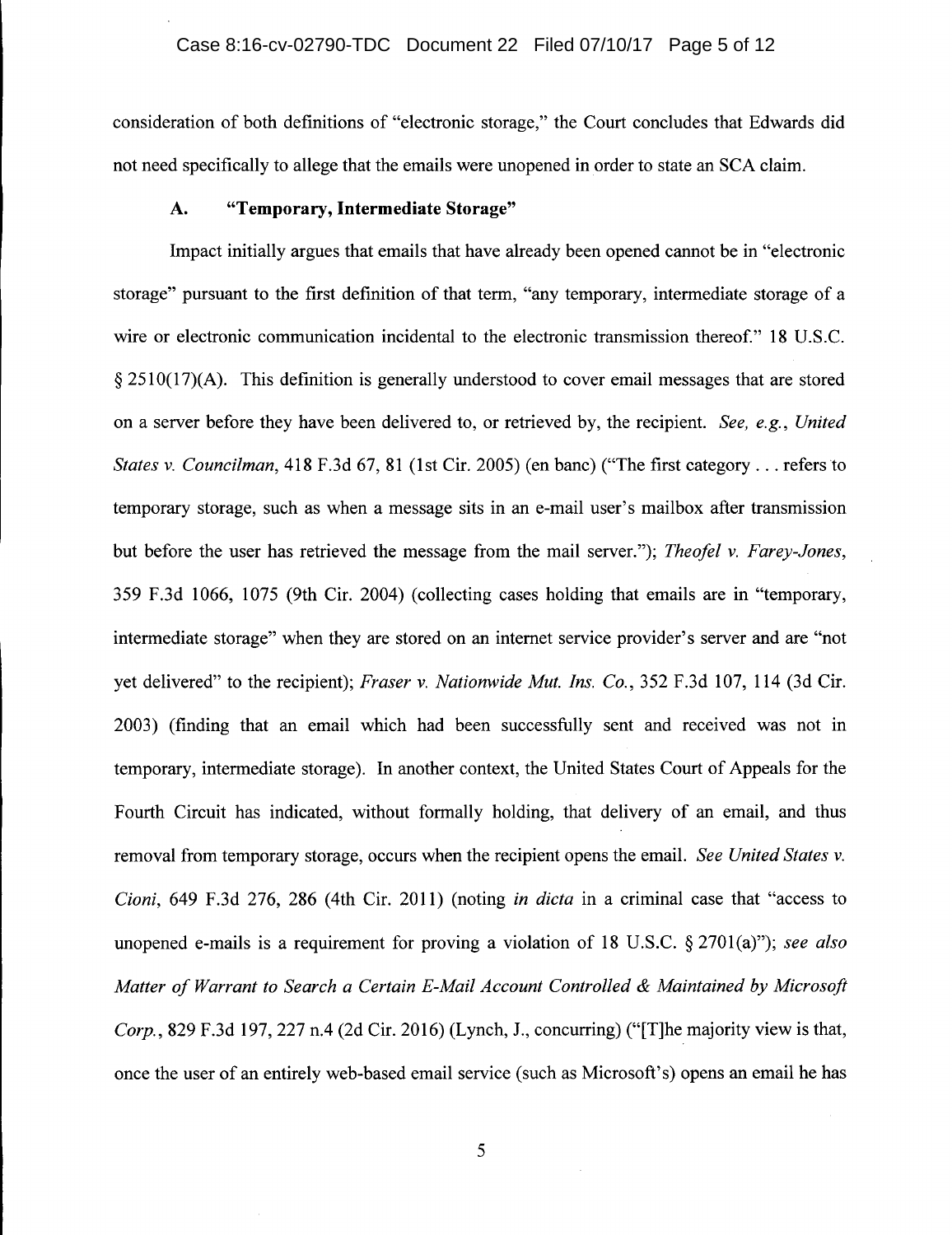#### Case 8:16-cv-02790-TDC Document 22 Filed 07/10/17 Page 6 of 12

received, that email is no longer 'in electronic storage' on an electronic communication service."). With this guidance, several district courts have concluded that opened emails are no longer in "temporary, intermediate storage." *See, e.g., Murphy v. Spring,* 58 F. Supp. 3d 1241, 1270 (N.D. Okla. 2014); *Lazette v. Kulmatycki,* 949 F. Supp. 2d 748, 758 (N.D. Ohio 2013); *United States v. Weaver,* 636 F. Supp. 2d 769, 771 (C.D. Ill. 2009). *But see Hoofnagle v. Smyth-Wythe Airport Comm 'n,* No. 1:15CV00008, 2016 WL 3014702, at \*10 (W.D. Va. May 24, 2016) ("[F]or the purposes of establishing a claim under the SCA, I do not think it makes any difference whether an email stored on an internet service provider's server has been opened or not.").

Although Edwards claims that "electronic storage" should cover "all stored electronic communications regardless of whether the communications were opened or unopened at the time a defendant accessed them," Opp'n at 6, ECF No. 13, the Court cannot accept that view because the term "temporary, intermediate storage" necessarily places some limit on the range of emails covered. The Court therefore follows the weight of authority that deems "temporary, intermediate" storage status under  $\S 2510(17)(A)$  to end when the emails have been delivered and opened by the recipient. To extend it any further would run afoul of the plain meaning of the terms "temporary" and "intermediate."

It does not follow, however, that a plaintiff must specifically allege that the emails at issue were unopened at the time of the unauthorized access in order to state a claim under the SCA. As Edwards argues, this is a fact-intensive question. Although Impact asserts that the emails it allegedly accessed had been previously opened or accessed by Edwards, there is no evidence before the Court to support that contention. Edwards alleged that Impact accessed her email without authorization shortly after her resignation, including emails that had been "sent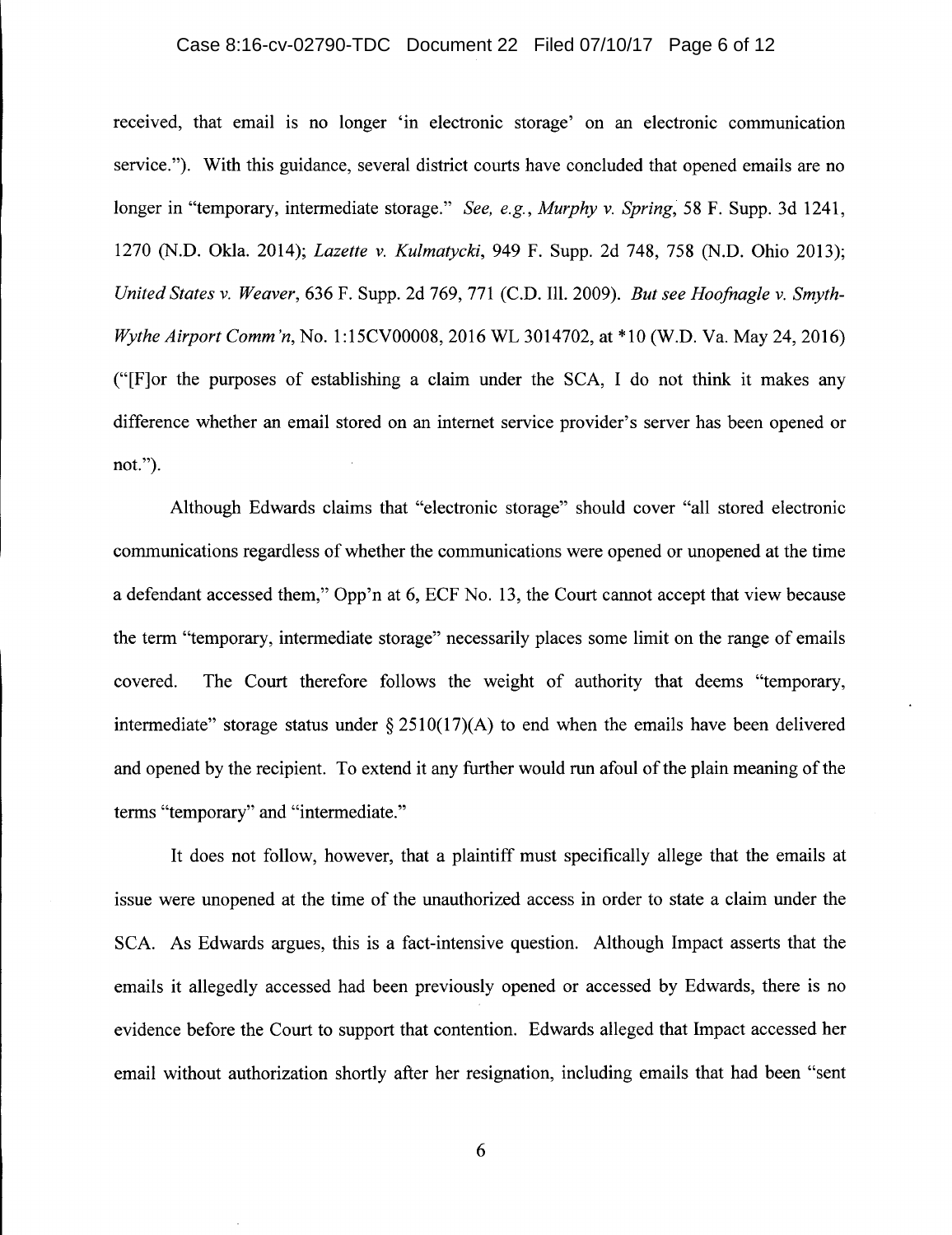#### Case 8:16-cv-02790-TDC Document 22 Filed 07/10/17 Page 7 of 12

and received" after she resigned. The First Amended Complaint does not specifically state whether any of those emails had previously been opened, and there is no basis upon which to presume that Edwards must have already opened all of the accessed emails prior to Impact's intrusion. Viewing the allegations in the light most favorable to Edwards, as is required on a motion to dismiss, the Court can reasonably infer that at least some of the emails were unopened at the time of the alleged access and were therefore in temporary, intermediate storage as defined by the SCA. *See, e.g., Pascal Pour Elle, Ltd.* v. *Jin,* 75 F. Supp. 3d 782, 788-89 (N.D. Ill. 2014) (collecting cases and noting that "somewhat vague allegations regarding electronic storage" have generally been held to be sufficient on a motion to dismiss an SCA claim); *Rene* v. *G.P. Fishers, Inc.*, 817 F. Supp. 2d 1090, 1097 (S.D. Ind. 2011) ("[Plaintiff's] complaint does not state whether the email messages accessed by the Defendants had already been opened by her, but [plaintiff] is not required to allege such details at this stage. By alleging that the Defendants made unauthorized access to her email, [plaintiff] has satisfied her burden of asserting a violation of the SCA."). Edwards was not required specifically to state in the complaint that Impact accessed the email communications before they were opened in order to allege that the accessed communications were in "electronic storage," as necessary to state a claim under the SCA.

# B. "Storage ... for Purposes of Backup Protection"

Even if it were necessary to assert in the complaint that all of the accessed emails were unopened in order to allege "electronic storage" under  $\S 2510(17)(A)$ , the Court concludes that Edwards nevertheless has properly alleged that the emails were in "electronic storage" under the second definition, in that they were in "storage . . . for purposes of backup protection of such communication[.]" 18 U.S.C.  $\S$  2510(17)(B). Although the Fourth Circuit has not interpreted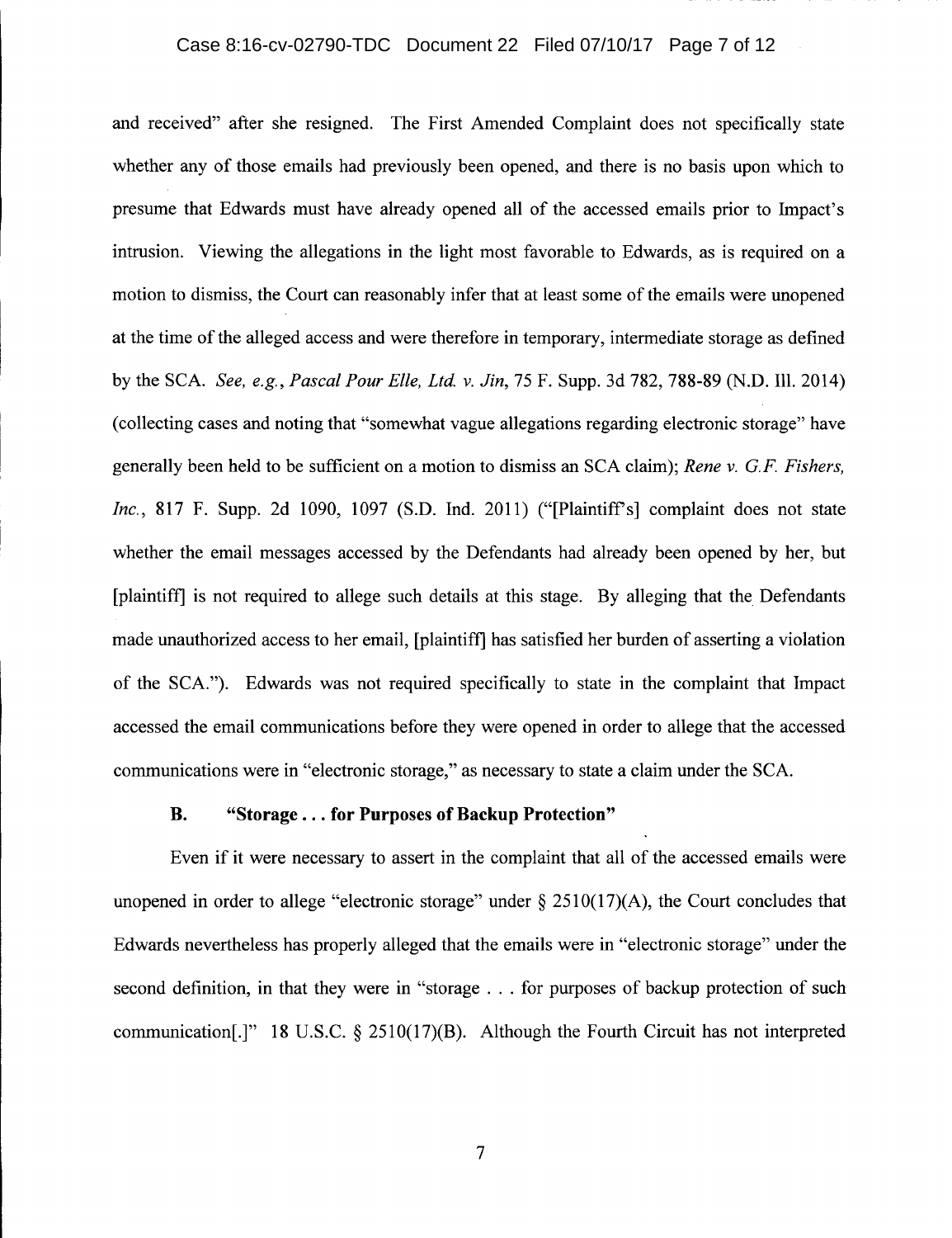this provision, the United States Court of Appeals for the Ninth Circuit has described the type of ' emails deemed to be stored for purposes of backup protection:

An obvious purpose for storing a message on an [Internet service provider]'s server after delivery is to provide a second copy of the message in the event that the user needs to download it again-if, for example, the message is accidentally erased from the user's own computer. The ISP copy of the message functions as a "backup" for the user. Notably, nothing in the Act requires that the backup protection be for the benefit of the ISP rather than the user. Storage under these circumstances thus literally falls within the statutory definition.

*Theofel,* 359 F.3d at 1075. In *Theofel,* the court held that certain emails "remaining" on the server of an internet service provider ("ISP") "after delivery" were "in electronic storage" for purposes of backup protection within the meaning of  $\S 2510(17)(B)$ . *Id.* In so ruling, the court drew a distinction between an email system under which an email is downloaded to an electronic device, such that the retained copy on the ISP's server can be deemed to be a "backup" copy, and an email system under which an ISP's server is "the only place a user stores his messages," in which case the emails would not have been "stored for backup purposes." *Id.* at 1076-77 (stating that "the mere fact that a copy *could* serve as a backup does not mean it is stored for that purpose"). Thus, whether an email on an ISP's server is in "electronic storage" under  $\S 2510(17)$ (B) may depend on whether the email acts as a backup to an identical version on a user's own electronic device.

Although applying the definitions of "electronic storage" is a difficult endeavor because the technology relating to emails and other electronic communications has changed since the enactment of the SCA and the issuance of many of the judicial opinions interpreting the law, Edwards' allegations, viewed in the light most favorable to her, support the inference that the emails improperly accessed from the Google server were stored for "backup protection." 18 U.S.C.  $\S$  2510(17)(B). Edwards alleged that she physically deleted emails from her Gmail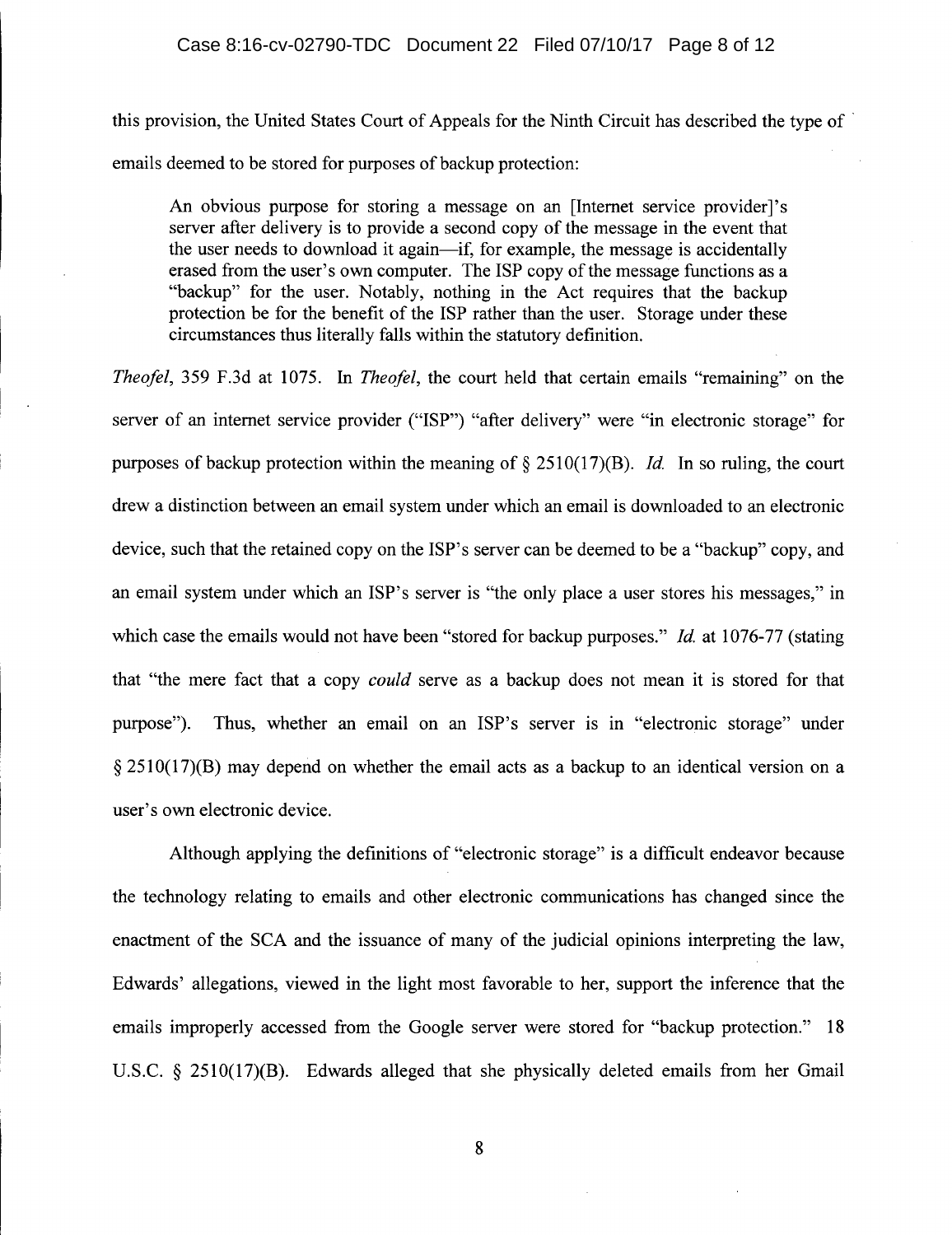# Case 8:16-cv-02790-TDC Document 22 Filed 07/10/17 Page 9 of 12

account from her cell phone before surrendering it to Impact, thus indicating that actual copies of her email messages were typically downloaded to her cell phone. The versions contained on the Gmail server therefore could fairly be described as retained to "provide a second copy of the message in the event that the user needs to download it again." *Theofel,* 359 F.3d at 1075. Accordingly, within the terminology of the SCA, Edwards' Gmail emails could be deemed to be stored on the server "for purposes of backup protection." 18 U.S.C.  $\S 2510(17)(B)$ .

As with  $\S 2510(17)$ (A), Impact argues that only unopened emails can be deemed to be in "electronic storage" under  $\S$  2510(17)(B). But there is nothing in that provision that requires emails to be unopened in order to qualify as in storage "for purposes of backup protection." In finding that "prior access is irrelevant to whether the messages at issue were in electronic storage," the *Theofel* court noted that "[i]n contrast to subsection (A), subsection (B) does not distinguish between intermediate and post-transmission storage." 359 F.3d at 1075, 1077. Rather, "[b]y its plain terms, subsection (B) applies to backup storage regardless of whether it is intermediate or post-transmission." *Id.* at 1076. To conclude that only unopened emails could be deemed to be stored for backup purposes would render  $\S 2510(17)(B)$  "superfluous," because such "temporary, intermediate" emails would already be deemed to be in "electronic storage" under § 2510(17)(A). *Id.* at 1075-76.

The Court finds the reasoning of *Theofel* persuasive. Contrary to Impact's claim, other circuits have not adopted the opposite conclusion. Without deciding the issue explicitly, the United States Court of Appeals for the Third Circuit has cast doubt on the position that delivered, opened emails could not be deemed to be stored for backup protection. *Fraser,* 352 F.3d at 114 (concluding that the district court's holding that "post-transmission" emails were not in backup storage under the SCA was "questionable" and "assuming without deciding that the e-mail in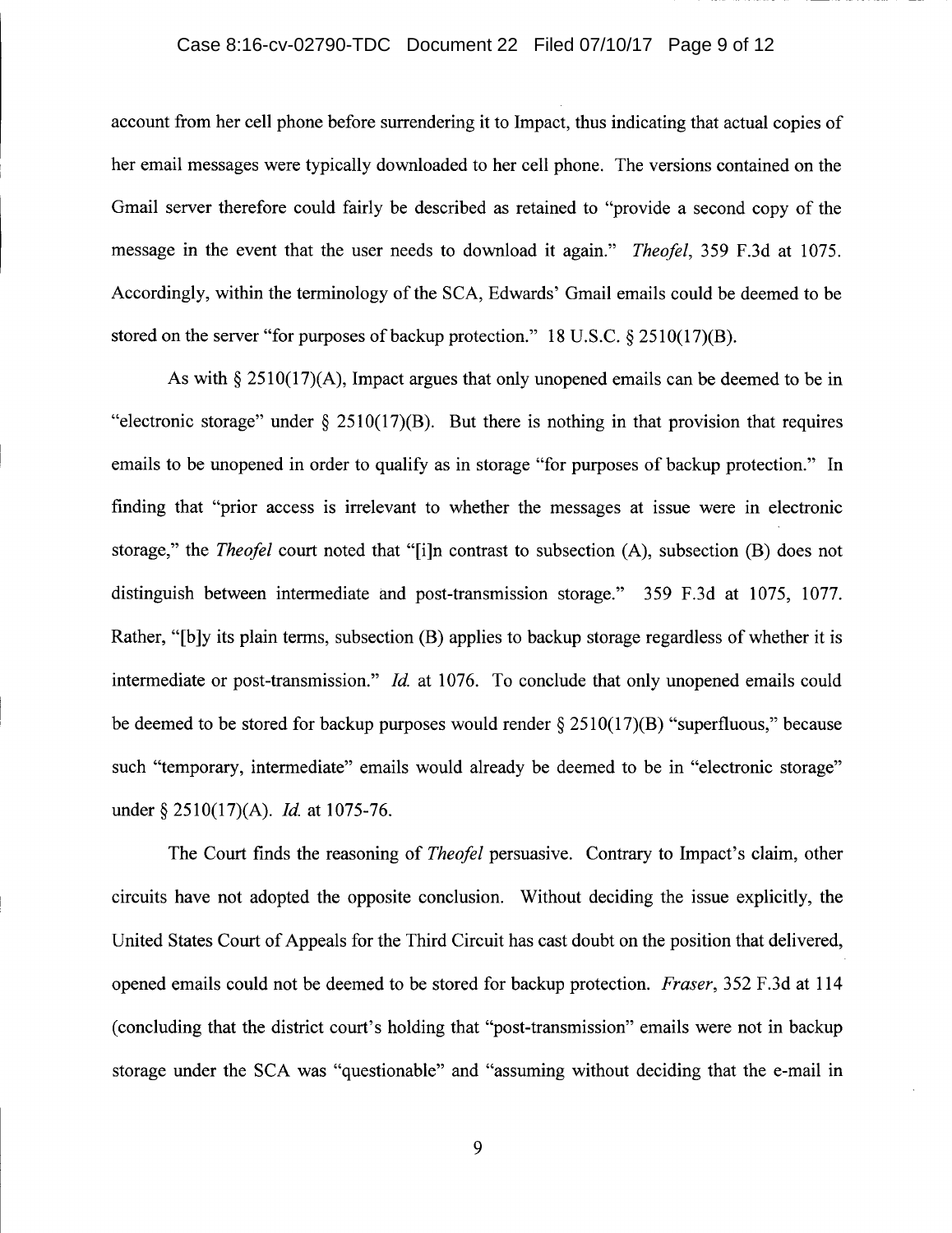### Case 8:16-cv-02790-TDC Document 22 Filed 07/10/17 Page 10 of 12

question was in backup storage"). Although the United States Court of Appeals for the Eighth Circuit criticized *Theofel* in *Anzaldua* v. *Northeast Ambulance* & *Fire Protection District, 793* F.3d 822 (8th Cir. 2015), that court explicitly concluded that it "need not decide" whether *Theofel* was correct because the email in question, which was saved on the server as a "sent" email in the sender's email account, could not be deemed to be saved for purposes of backing up a copy received and downloaded by the recipient. *ld* at 840-42.

Notably, several district courts have concluded that, where a user downloads emails from a web-based email service to an electronic device, opened emails retained on the ISP's server may still be in "electronic storage" under  $\& 2510(17)(B)$  because they are in "storage ... for purposes of backup protection." *See, e.g., Cheng* v. *Romo,* No. 11-10007-DJC, 2013 WL 6814691, at \*4 (D. Mass. Dec. 20, 2013) (noting that "[t]he web based access mechanism is simply the modem day equivalent of how email was accessed in 1986, when the SCA was passed"); *Strategic Wealth Grp., LLC* v. *Canno,* No. 10-0321,2011 WL 346592, at \*4 (E.D. Pa. Feb. 4, 2011); *Bailey* v. *Bailey,* No. 07-11672, 2008 WL 324156, at \*6 (E.D. Mich. Feb. 6, 2008). Other cases in which the court found that opened emails were not stored for "backup protection" under  $\S$  2510(17)(B) are readily distinguishable because they involved web-based email systems in which no copy of the email is downloaded to the user's electronic device, such that there is no second copy to which the email on the server could be a "backup." *See, e.g., Weaver,* 636 F. Supp. 2d at 772 (distinguishing *Theofel* on the basis that users of the Hotmail service at issue generally "default to saving their messages only on the remote system"); *Jennings* v. *Jennings,* 736 S.E.2d 242, 245 (S.C. 2012) (holding that where the email user "left the single copies of his e-mails on the Yahoo! server and apparently did not download them or save another copy of them in any other location," retaining an opened email did not constitute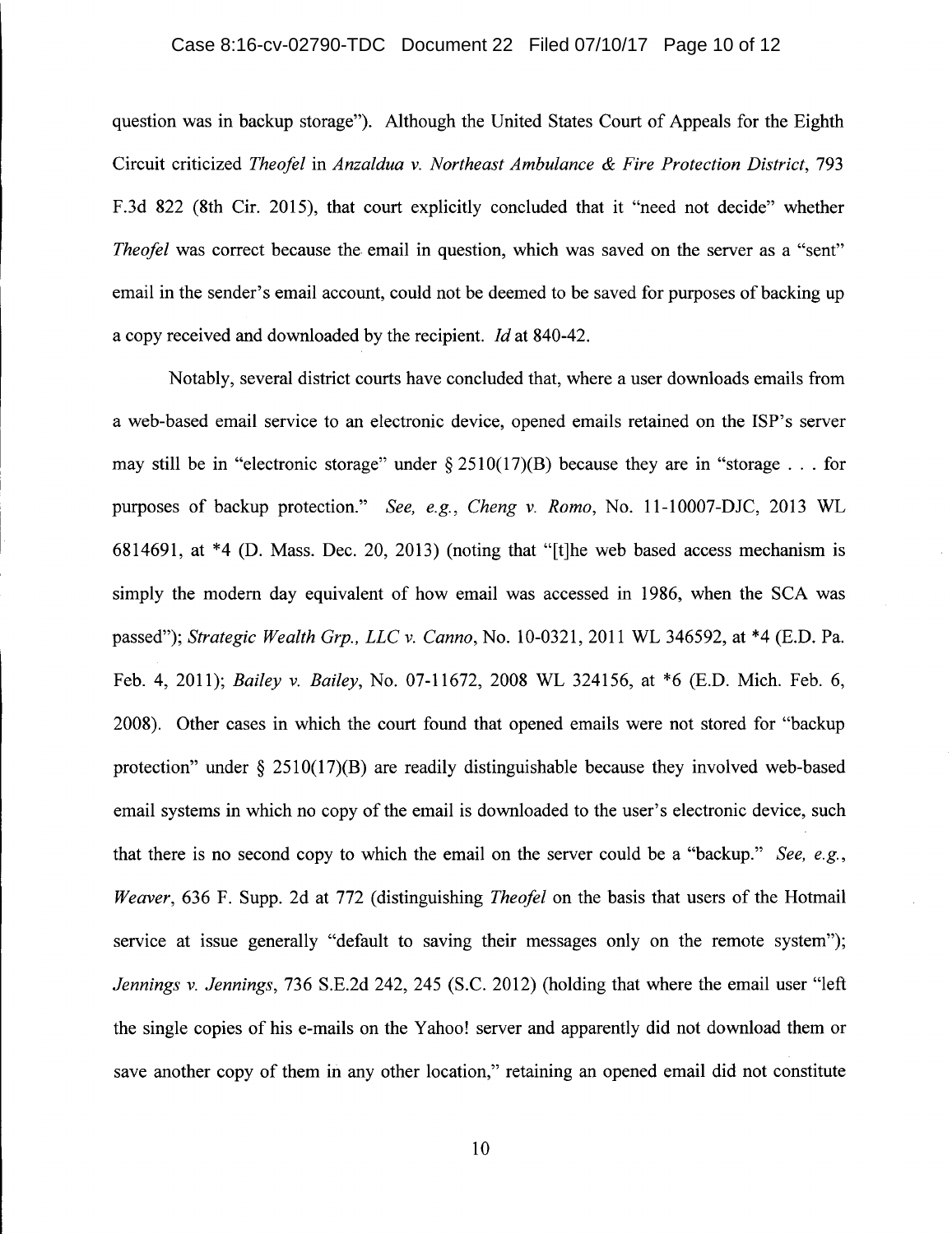#### Case 8:16-cv-02790-TDC Document 22 Filed 07/10/17 Page 11 of 12

"storing it for backup protection under the Act"); *see also Anzaldua,* 793 F.3d at 841-42 (discussing cases distinguishing *Theofel* on the basis that the email service at issue did not involve saving a copy of the message to the user's electronic device); *ef Theofel,* 359 F.3d at 1077 ("A remote computing service might be the only place a user stores his messages; in that case, the messages are not stored for backup purposes.").

Accordingly, the Court concludes that it was not necessary for Edwards to allege that the emails were unopened in order to state a claim under the SCA. Where Edwards' assertions in the First Amended Complaint suggest that Edwards stored copies of the emails from her personal Gmail account on her cell phone while also maintaining copies on Google's servers, she has adequately alleged that the emails were in "electronic storage" because they were stored for backup purposes, regardless of whether they were unopened. *See* 18 U.S.C.  $\delta$  2510(17)(B). Whether her email system was such that she, in fact, downloaded such copies is a factual question that need not be resolved at this time.

In order to prevail on her claim, Edwards will be required to prove that the allegedly accessed emails were either unopened and in temporary storage under  $\S 2510(17)(A)$  or were stored for the purposes of backup protection under  $\S 2510(17)(B)$ . At the motion to dismiss stage, however, her allegations are sufficient to state a plausible claim under the SCA and to put Impact on notice of the nature of that claim. The Motion to Dismiss is therefore denied.